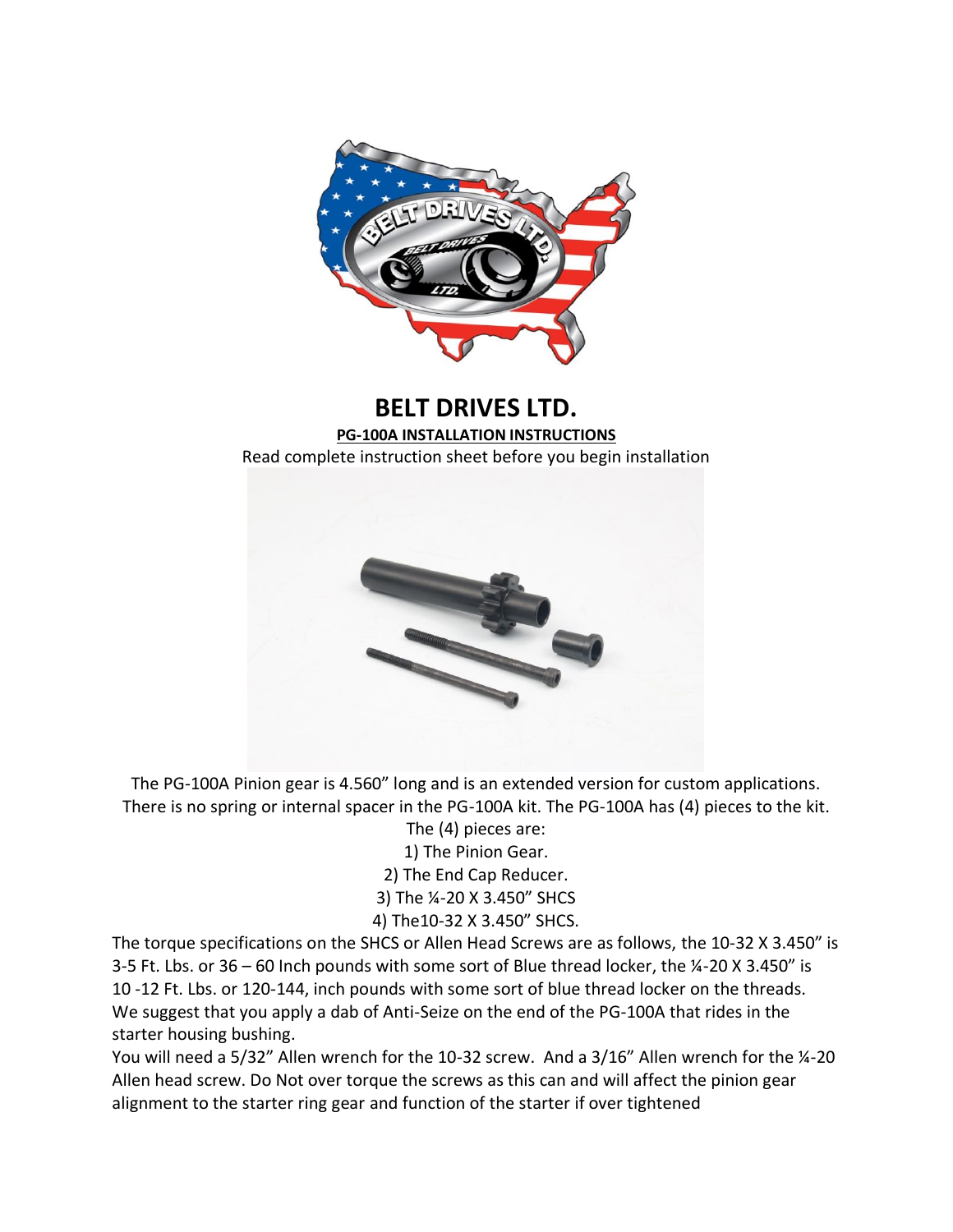## **BELT DRIVES LTD. PG-100A INSTALLATION INSTRUCTIONS**

Read complete instruction sheet before you begin installation

1, First take the (2) supplied SHCS and select the correct size that will screw into your starter motor. Set that screw aside to use later.



2, Apply a drop or two of the blue thread locker onto threads of the starter shaft of starter,



3, Insert the PG-100A pinion gear onto the starter shaft.



4, Insert the endcap reducer into the open end of the PG-100A.